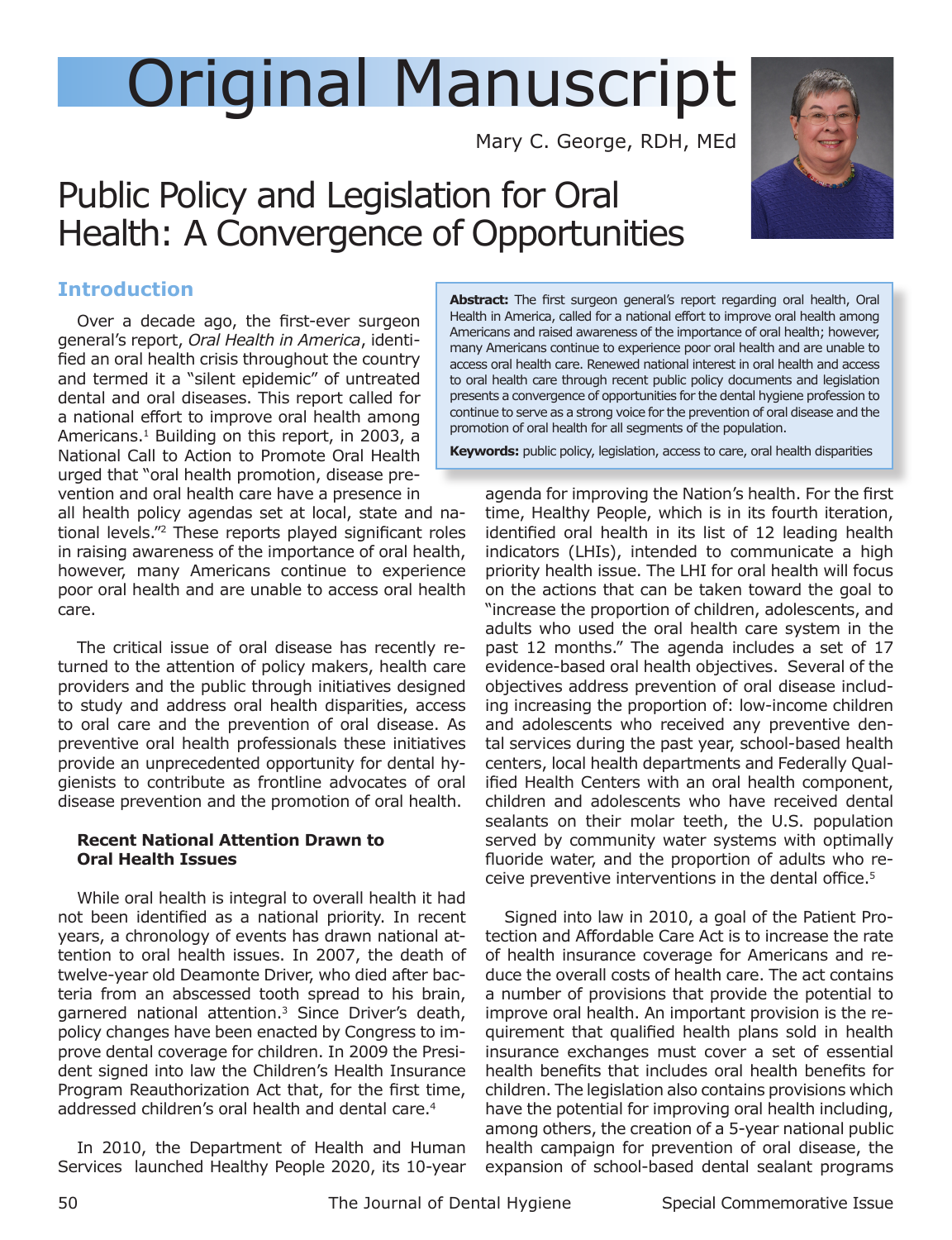and school based health clinics, the development of demonstration projects for the training of alternative dental health care providers to support underserved communities, and the development of cooperative agreements with the Centers for Disease Control and Prevention to improve the oral health infrastructure of states and territories.<sup>6</sup>

In 2011, the Institute of Medicine released 2 reports. These reports, Advancing Oral Health in America and Improving Access to Oral Health Care for Vulnerable and Underserved Populations, provide a clear direction for ensuring that every American, and especially vulnerable children and families, has access to oral care. Among the changes envisioned by these reports which effect practitioners are: an integrated delivery system that provides quality oral health care to vulnerable and underserved people, the development of oral health literacy initiatives aimed at individuals, communities and health care professionals, the creation of a diverse workforce that is competent and authorized to serve vulnerable and underserved populations across the life cycle, the amendment of existing state laws, including dental practice acts to maximize access to oral health care, the development of a core set of competencies for non-dental health professionals, the promotion and monitoring of both clinical and community evidence-based preventive services in oral health, and an increase in the diversity and improvement of the cultural competence of the workforce providing oral care.<sup>7,8</sup>

#### **Implications for the Dental Hygiene Profession**

The Basic Beliefs stated in the ADHA Code of Ethics guide the practice of dental hygiene and states: "The services we provide contribute to the health and wellbeing of society; our education and licensure qualify us to serve the public by preventing and treating oral disease and helping individuals achieve and maintain optimal health; individuals have intrinsic worth, are responsible for their own health, and are entitled to make choices regarding their health; dental hygiene care is an essential component of overall health care and we function interdependently with other health care providers; all people should have access to health care, including oral health care; and, we are individually responsible for our actions and the quality of care we provide."9 Each of these beliefs is closely aligned with national initiatives and legislation centered on access to care for vulnerable and underserved populations and for the prevention of oral disease.

Two operative words, opportunity – implying a set of circumstances that makes it possible to act, and proactive - taking the initiative by acting rather than reacting, can guide the dental hygiene profession in responding to the attention being given to oral health in this country. Potential approaches for each dental hygiene professional to consider include:

- Becoming a driving force in developing and supporting community-wide public education programs to provide culturally competent information on oral diseases, effective preventive interventions, and how to access oral care
- Working to amend existing state laws, including practice acts, to maximize access to oral health care
- Embracing and participating in the national public health campaign for prevention of oral disease
- Increasing recruitment efforts of students into dental hygiene programs from under-represented populations
- Promoting school- based sealant and health clinics
- Initiating research on oral health disparities, best practices in oral health care and ways to change: oral health behaviors, the provision of oral health care in non-traditional settings, oral health literacy, public health policy, alternative models of delivery and supporting the NDHRA's research initiatives on health promotion/disease prevention, health services research, professional education and development and clinical dental hygiene care
- Assisting in the development of a core set of oral health competencies for nondental health care professionals
- Participating in interprofessional approaches to the prevention and treatment of oral disease

As a professional organization representing dental hygiene, the ADHA has long been involved in advocacy efforts with policy makers, stakeholders, the public and others to promote state and federal policies that increase the availability and improve access to oral health care. The renewed national interest in oral health and access to oral health care presents a convergence of opportunities for the dental hygiene profession to continue to serve as a strong voice for the prevention of oral disease and the promotion of oral health for all segments of the population.

*Mary C. George, RHS, MEd, is an Associate Professor Emeritus, the University of North Carolina at Chapel Hill School of Dentistry.*